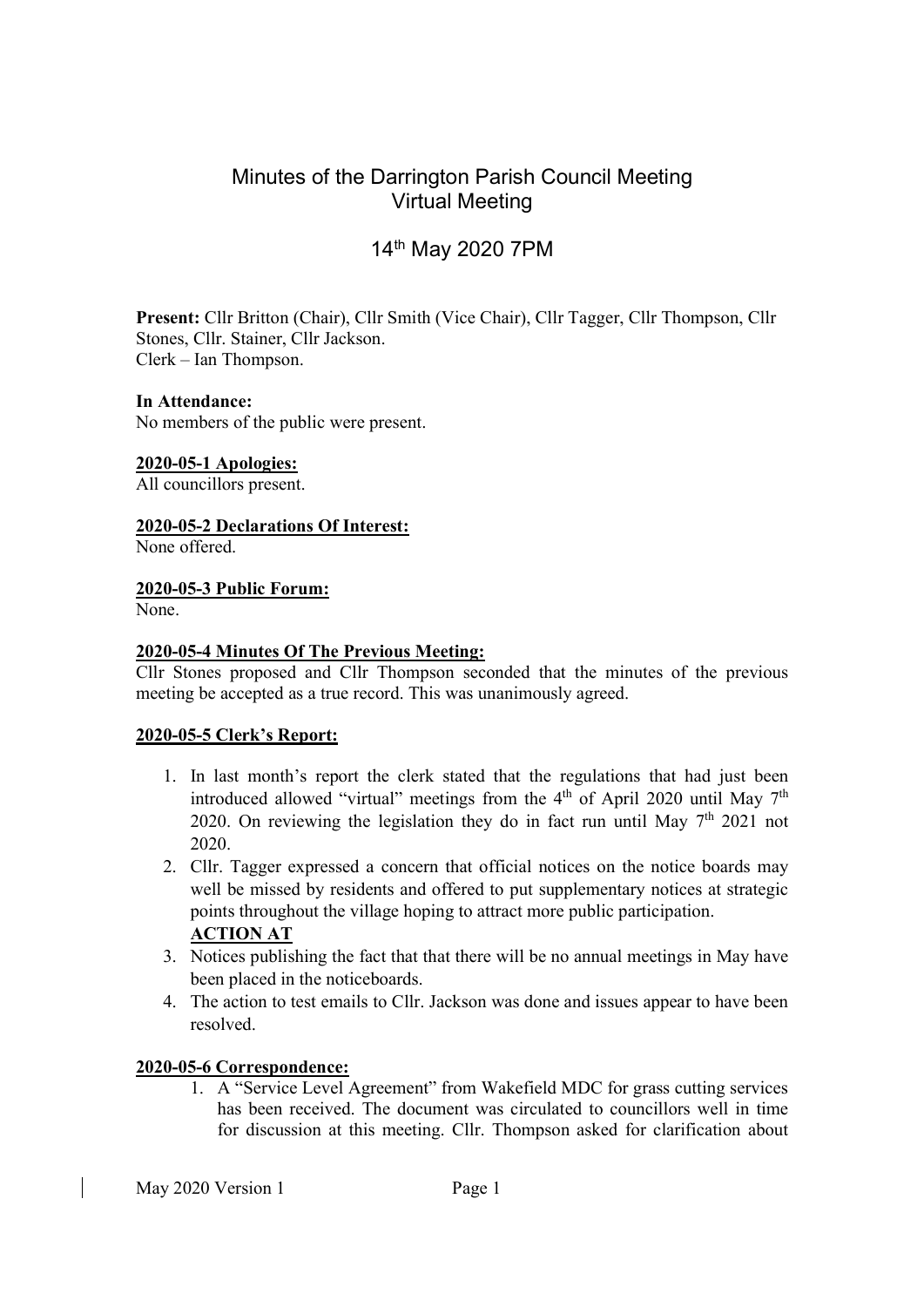this document. The chairman replied that it defines what areas of the parish Wakefield will cut and that there will be sixteen such cuts a year, at a cost of £946.90 plus VAT. The document also includes their terms and conditions. The chairman stated that the most important part of this undertaking is cutting the village field. He is uncertain as to how often they actually cut the other areas. He has on many occasions cut grass within the village himself including the old orchard. Cllr. Thompson stated that she was aware of a resident who would be prepared to cut these other areas and after some discussion she agreed to discuss this matter further with the resident involved. The RFO stated that there was an allocation in the budget for such work and anybody taking it on must be acting as a contractor and have appropriate insurances in place. Cllr. Thompson will discuss further with the resident. ACTION LT

2. An email was received from First Impressions confirming that work to empty the planters was imminent.

## 2020-05-7 Finance:

Much of this section of the meeting related to reporting, reviewing and approving annual figures. The documentation supporting these figures will be posted on the Darrington Parish Council website in the annual returns section. The supporting paperwork had been given to councillors in advance of the meeting.

## 2020-05-7.1 Annual Accounts:

The RFO (Cllr Stainer) presented the annual accounts for the year ending March  $31<sup>st</sup>$ 2020. To summarise the council had an opening balance of £20,118.74, receipts of £14,702.51 and payments of £14,000.58. The resolution to accept the annual accounts was proposed by Cllr. Stones, seconded by Cllr. Jackson and the resolution to approve the annual accounts was passed.

## 2020-05-7.2 "Certificate Of Exemption"

The RFO moved onto review the various elements of the "annual governance and accountability return". As Darrington Parish Council has neither income nor expenditure exceeding £25,000 the council is exempt from a full external audit. The declaration that this is the case requires a "certificate of exception" detailing income and expenditure to be presented to the council and once approved will be sent to the external auditors. The resolution to approve this certificate was proposed by Cllr Thompson, seconded by Cllr. Stones and unanimously accepted.

## 2020-05-7.3 "Annual Governance Statement"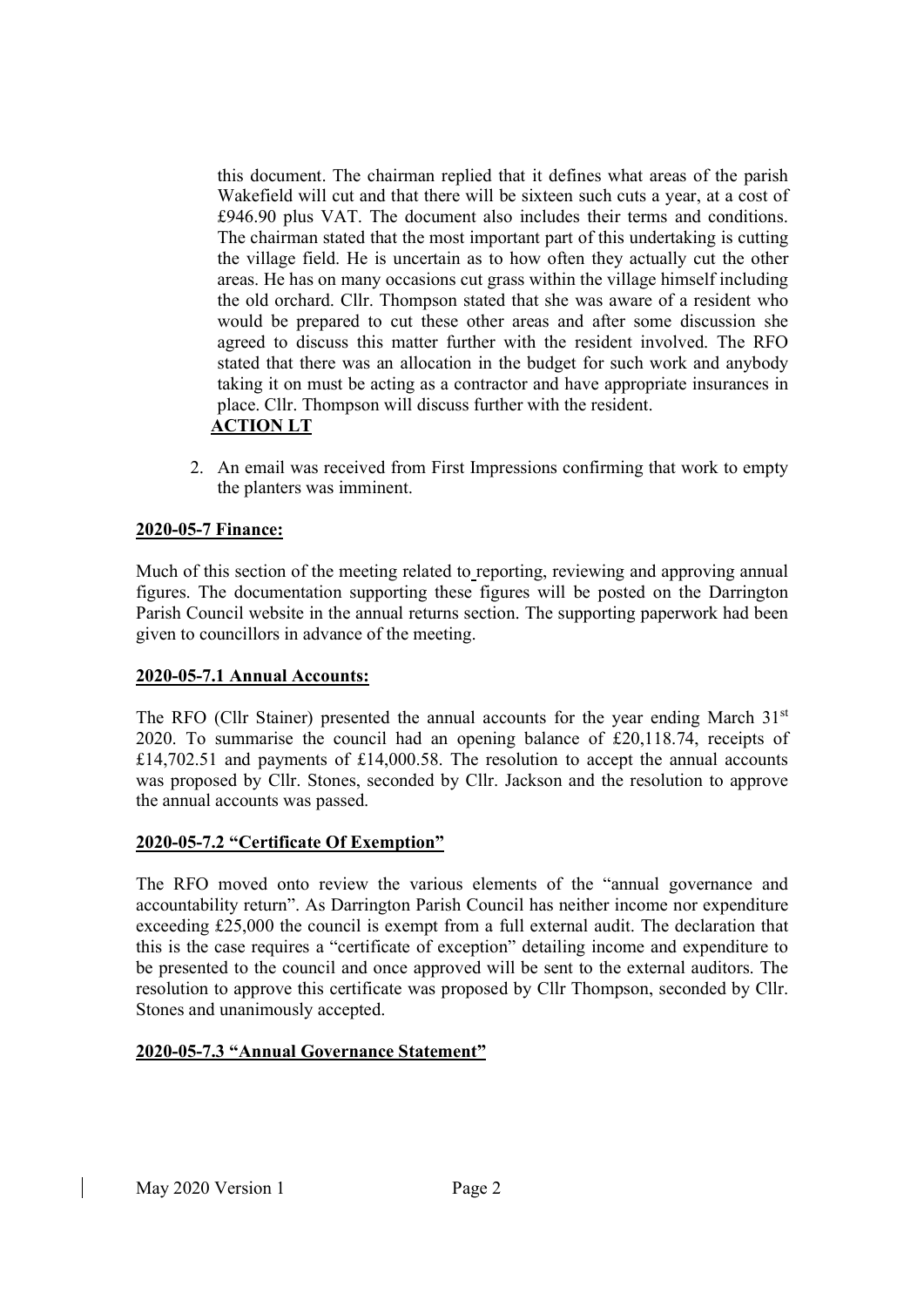Cllr Stainer advised that the internal audit is still required and that he has arranged with a qualified resident to perform this work. Cllr Stainer is confident it will be done within the required timescale and will report back at the next meeting.

The annual governance statement itself is a declaration that all elements of the statutory regulations surrounding management of financial affairs are being properly followed. The RFO presented the document to the meeting. Cllr Smith proposed the resolution to accept this statement, was seconded by Cllr Tagger and the resolution was unanimously approved.

#### 2005-05-7.4 To Receive and Approve Payments Due This Month:

The opening balance brought forward from March 2020 was £20,820.67.

There was one item of income in April.

| Income Source | Income Stream       | Amount   |
|---------------|---------------------|----------|
| Wakefield MDC | Precept – Payment 1 | £6,522.0 |

There were four items of expenditure in April:

| Date    | Item    | Payment    | Payee             | Reason                                      | Amount    | <b>VAT</b> |
|---------|---------|------------|-------------------|---------------------------------------------|-----------|------------|
|         |         | Method     |                   |                                             |           |            |
| 12.3.20 | 32-1920 | Cheque 805 | Mr Mick Britton   | Refreshments for<br>Highways Meeting        | £10.60    | £0         |
| 12.3.20 | 01-2021 | Cheque 807 | First Impressions | Hanging baskets and<br>planters             | £3,119.40 | £ 519.90   |
| 9.4.20  | 02-2021 | Cheque 808 | Mr Thomas M West  | Darrington.org.uk<br>address 2019-2020      | £55.00    | £0         |
| 9.4.20  | 03-2021 | Cheque 810 | Mr Ian Thompson   | Joining<br>fee<br>and<br>membership of SLCC | £49.00    | £0         |
|         |         |            |                   | Totals                                      | £3,234.00 | £519.90    |

This left a balance of £24,108.68 at the end of the month.

Payments Due In May 2020 for approval

| Date    | Item    | Payment Method | Payee       | Reason                         | Amount  | VAT |
|---------|---------|----------------|-------------|--------------------------------|---------|-----|
| 14.5.20 | 04-2021 | Cheque 811     | Darrington  | "Reading Rooms" hire           | £160.00 | £0  |
|         |         |                | PCC         | for $2019 - 2020$              |         |     |
| 14.5.20 | 05-2021 | Cheque 812     | Darrington  | S137 Grant Maintenance         | £104.00 | £0  |
|         |         |                | PCC         | Of Village Clock               |         |     |
| 14.5.20 | 06-2021 | Cheque 813     | and<br>Came | Local Council Insurance        | £355.94 | £0  |
|         |         |                | Company     | Policy <sup>*</sup>            |         |     |
| 14.5.20 | 07-2021 | Cheque 814     | Mr Thomas   | Darrington.org.uk              | £55.00  | £0  |
|         |         |                | M West      | address 2020-2021              |         |     |
|         |         |                |             | <b>Total Proposed Payments</b> | £674.94 | £0  |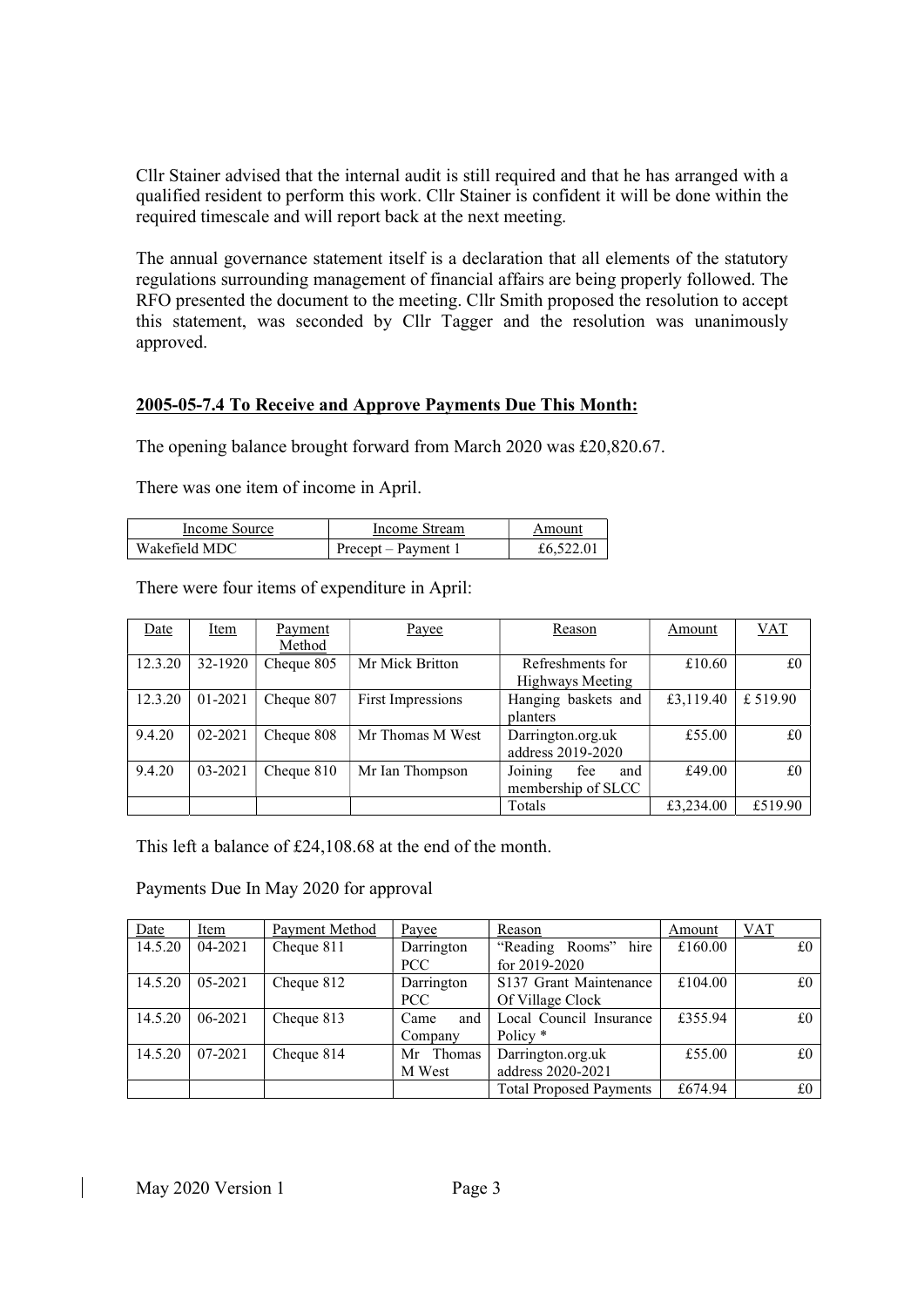\* Cllr Stainer is questioning the insurers to confirm that assets are covered. Public liability is £10 million.

Cllr Britton proposed the payments be approved, Cllr Smith seconded and the resolution for approval was passed unanimously.

Given this is the first month of the financial year the budget "forecast versus actual" was not reviewed in detail. Forecasted end of year figure is just over £22,000.

### 2020-5-7.5 To Consider and Resolve Action on Wakefield MDC's SLA for Grass **Cutting**

Following on from earlier discussion the resolution to approve signing of this document was proposed by Cllr Britton, seconded by Cllr Jackson and passed unanimously. ACTION IT to return signed document to Wakefield MDC

#### 2020-05-7.6 Accounting Statements 2019-2020

This document presents all of the key values in the annual accounts. Its contents were presented by the RFO. The resolution to approve this document was proposed by Cllr. Tagger seconded by Cllr. Stones and the resolution was passed without dissent.

There is a statutory requirement to post a notice of public rights regarding access to the publication of the unaudited annual governance and accountability return. This year this notice must be displayed on or before the  $1<sup>st</sup>$  of September. The RFO stated that he intends to put these notices on the village notice boards on Monday the 15<sup>th</sup> of June until at least Friday the 24<sup>th</sup> of July publicising the public's rights regarding this return.

Given that this was a "virtual" meeting it was not possible to provide "wet" signatures for the appropriate documents. The RFO will deposit appropriate documents with the chairman and clerk for signatures and process them once this has been done. ACTION PS

#### 2020-05-8 Planning:

Wakefield MDC Ref: 20/008844/TPO – 4 Ash Grove, Darrington. To crown, thin and drawback an elm tree adjacent to the property. The clerk had circulated photographs from the planning application to councillors. The councillors concluded unanimously not to comment on the application and leave it to the Wakefield arborist to judge.

## 2020-05-9 Coronavirus Actions Update and Options:

The clerk reported that:

1. There has been one additional volunteer.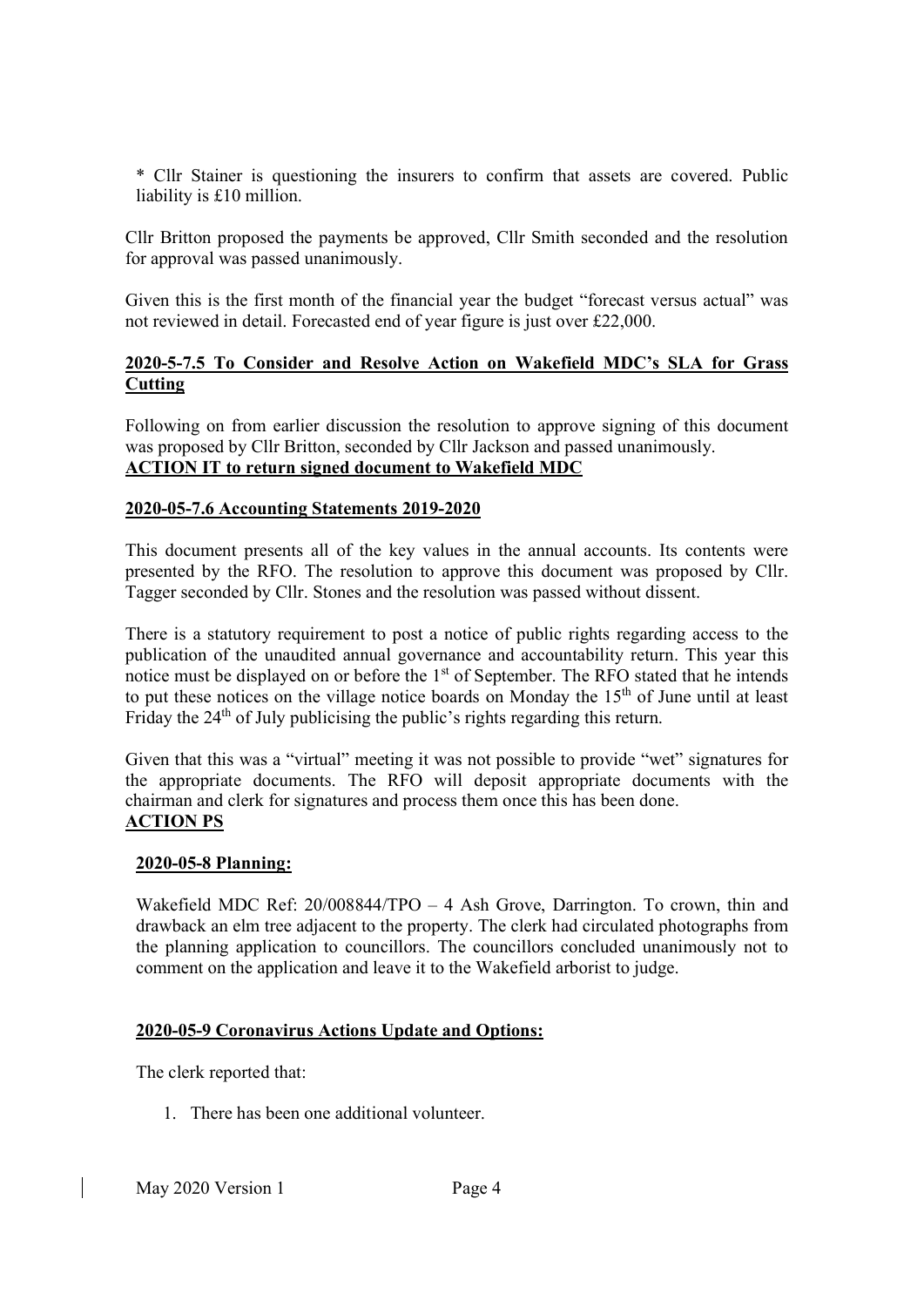- 2. The previously established relationships between volunteers and residents continue to thrive without our intervention.
- 3. A 90 year-old resident concerned that her grass needed cutting rang the help line number and it was worrying her. The chairman came to her aid and cut the grass.
- 4. There was a call from an elderly lady who can walk downstairs but not up. She called to say her stair-lift was "stuck" at the top of the stairs. The maintenance company was contacted and they resolved the issue very rapidly.

#### 2020-05-10 Road Works In Village:

Cllr. Tagger expressed concern at the poor standard of recent "white lining" in the village following road works. After some discussion the councillors concluded that the reason for the inferior quality of work was almost certainly because of the social distancing being enforced within working environments and the fact that this work is normally done by two people As a result the councillors felt no further action was appropriate.

#### 2020-05-11 Proposed Project Update:

Cllr. Stones asked for a review of the requested projects. These include barriers at the end of the back footpath approaching the A1, beehives in the old orchard along with a footpath across the village field. Cllr Thompson raised the point that seats within the village field look "tired" and perhaps this could be an additional project. There has been no official statement from the village field committee regarding the proposed footpath request. Cllr. Stones will approach the chairman of the village field committee asking for a formal response. There was some additional discussion regarding potential financial assistance for other village field projects. The chairman stressed that no action can be taken based on hearsay and when the village field committee contacts the parish council with their decisions and any requests they can then be discussed.

#### 2020-05-12 Reports:

School – Cllr Tagger reported they have been discussing the practicalities of opening on a limited basis in June should it be an official government request.

Gardening Club - Cllr Tagger has recently published another newsletter and widely distributed it. The club has been thriving and he feels this is a good way to keep interest alive and potentially attract new members.

Police – No communications have been received.

Newsletter: Deferred for the time being.

## 2020-05-13 Carried Over Items